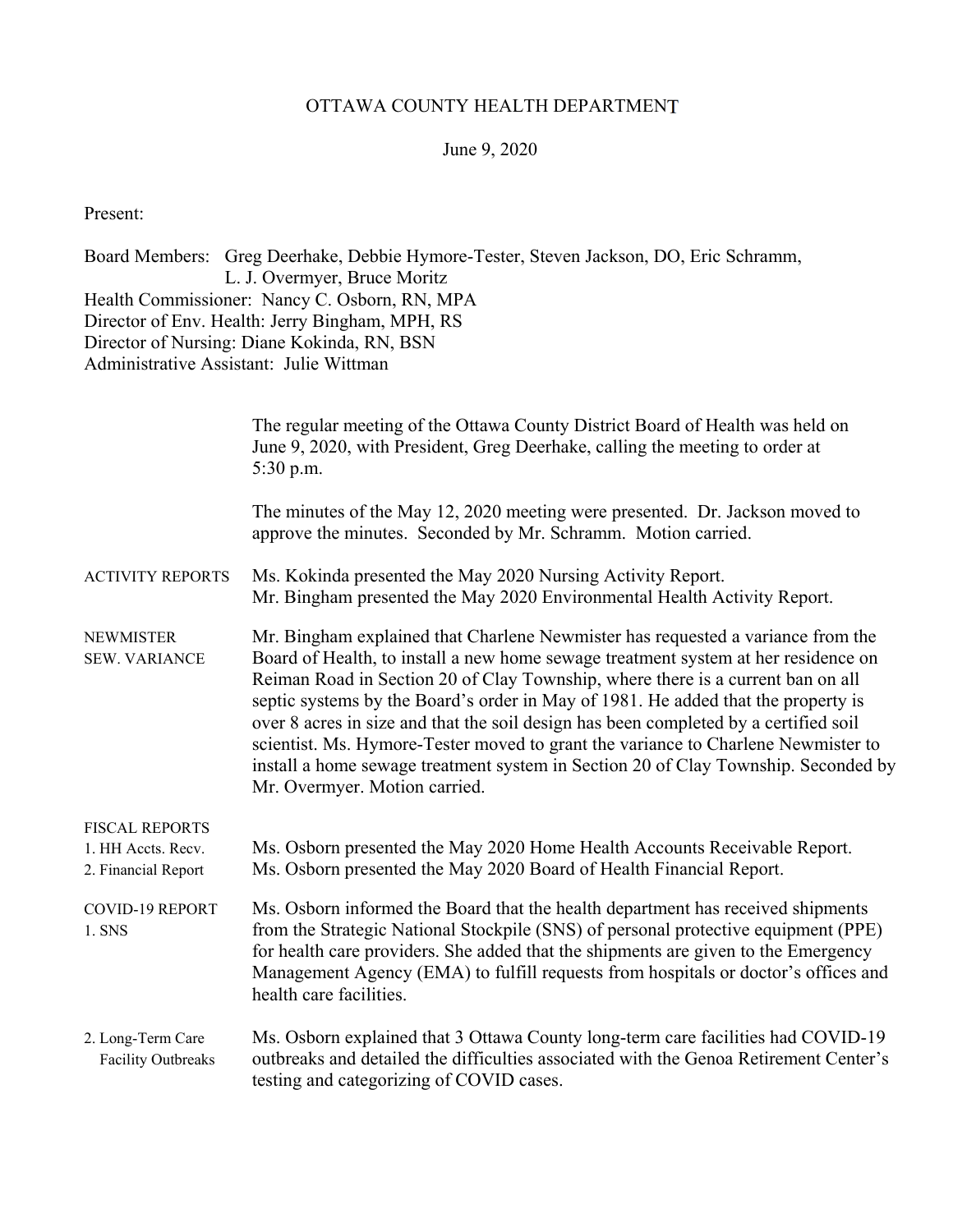|                                                     | 3. Case Invest & Tracing Ms. Osborn stated that a lot of time and energy is currently being spent with case<br>investigation and contact tracing. She explained the periods for isolation and exposure<br>to the Board.                                                                                                                                                                                                                                                                                                    |
|-----------------------------------------------------|----------------------------------------------------------------------------------------------------------------------------------------------------------------------------------------------------------------------------------------------------------------------------------------------------------------------------------------------------------------------------------------------------------------------------------------------------------------------------------------------------------------------------|
| <b>GRANTS /</b><br><b>CONTRACTS</b><br>1. CARES ACT | Ms. Osborn reported on the following grants/contracts:                                                                                                                                                                                                                                                                                                                                                                                                                                                                     |
|                                                     | The health department has received \$38,681.98 from the Centers for Medicare and<br>Medicaid Services (CMS) to support Medicare and Medicaid for Corona Virus.                                                                                                                                                                                                                                                                                                                                                             |
| 2. RHW<br>Teleconference                            | The health department will be receiving funds to develop telehealth from ODH to add<br>to the existing Reproductive Health and Wellness (RHW) Grant.                                                                                                                                                                                                                                                                                                                                                                       |
| 3. COVID Contact<br>Tracing                         | The health department has received a Notice of Award from ODH for \$44,157 to<br>support COVID-19 contact tracing.                                                                                                                                                                                                                                                                                                                                                                                                         |
| 4.2020 MHP                                          | Requested authorization to enter into a contract with the Ohio Department of<br>Commerce to conduct annual Manufactured Home Park inspections for a total of<br>approximately \$8,500. Ms. Hymore-Tester moved to authorize Ms. Osborn to enter<br>into a contract with the Ohio Department of Commerce to conduct Manufactured<br>Home Park Inspections. Seconded by Dr. Jackson. Motion carried.                                                                                                                         |
| 5. 2020 Erie County<br>Lab Contract                 | Requested Board approval to enter into a contract with the Erie County Health<br>Department to provide lab services for analyzing bathing beach samples at \$12.50 per<br>sample. Ms. Hymore-Tester moved to authorize Ms. Osborn to enter into a contract<br>with the Erie County Health Department for lab analysis. Seconded by<br>Mr. Overmyer. Motion carried.                                                                                                                                                        |
| 6.2021 GV                                           | The health department has received a Notice of Award from ODH for \$30,262 for the<br>Get Vaccinated (GV) grant, for the period $7/1/20$ to $6/30/21$ .                                                                                                                                                                                                                                                                                                                                                                    |
| PERSONNEL<br>1. D. Kokinda-Resign                   | Ms. Osborn informed the Board that Diane Kokinda has resigned her position of<br>Director of Nursing, effective June 30, 2020. Dr. Jackson moved to accept Diane<br>Kokinda's resignation. Seconded by Ms. Hymore-Tester. Motion carried.                                                                                                                                                                                                                                                                                  |
| <b>WORK SCHEDULES</b><br>1. Modified Work Wk        | Ms. Osborn explained that a Modified Work Week schedule has begun for 1 Public<br>Health Aide due to the decreased volume of patients/clinics. She added that this<br>schedule may impact the Registered Nurses as well.                                                                                                                                                                                                                                                                                                   |
| 2. Accrued Vacation                                 | Ms. Osborn informed the Board that Ms. Wittman has been unable to utilize her<br>accrued vacation due to working extra hours during the COVID Response. She<br>explained that Ms. Wittman will be approximately 85 hours over the allotted 3-year<br>vacation accrual at her anniversary date in July. Dr. Jackson moved to extend the<br>date by which Ms. Wittman must utilize vacation to enable her balance to be below<br>the 3-year accrual limit by November 30, 2020. Seconded by Mr. Overmyer. Motion<br>carried. |
| <b>MEETINGS</b>                                     | There are no meetings scheduled for June 2020, due to the COVID-19 Pandemic.                                                                                                                                                                                                                                                                                                                                                                                                                                               |
| <b>BILL APPROVALS</b>                               | Ms. Hymore-Tester moved to pay the bills. (Attached) Seconded by Mr. Overmyer.<br>Motion carried.                                                                                                                                                                                                                                                                                                                                                                                                                          |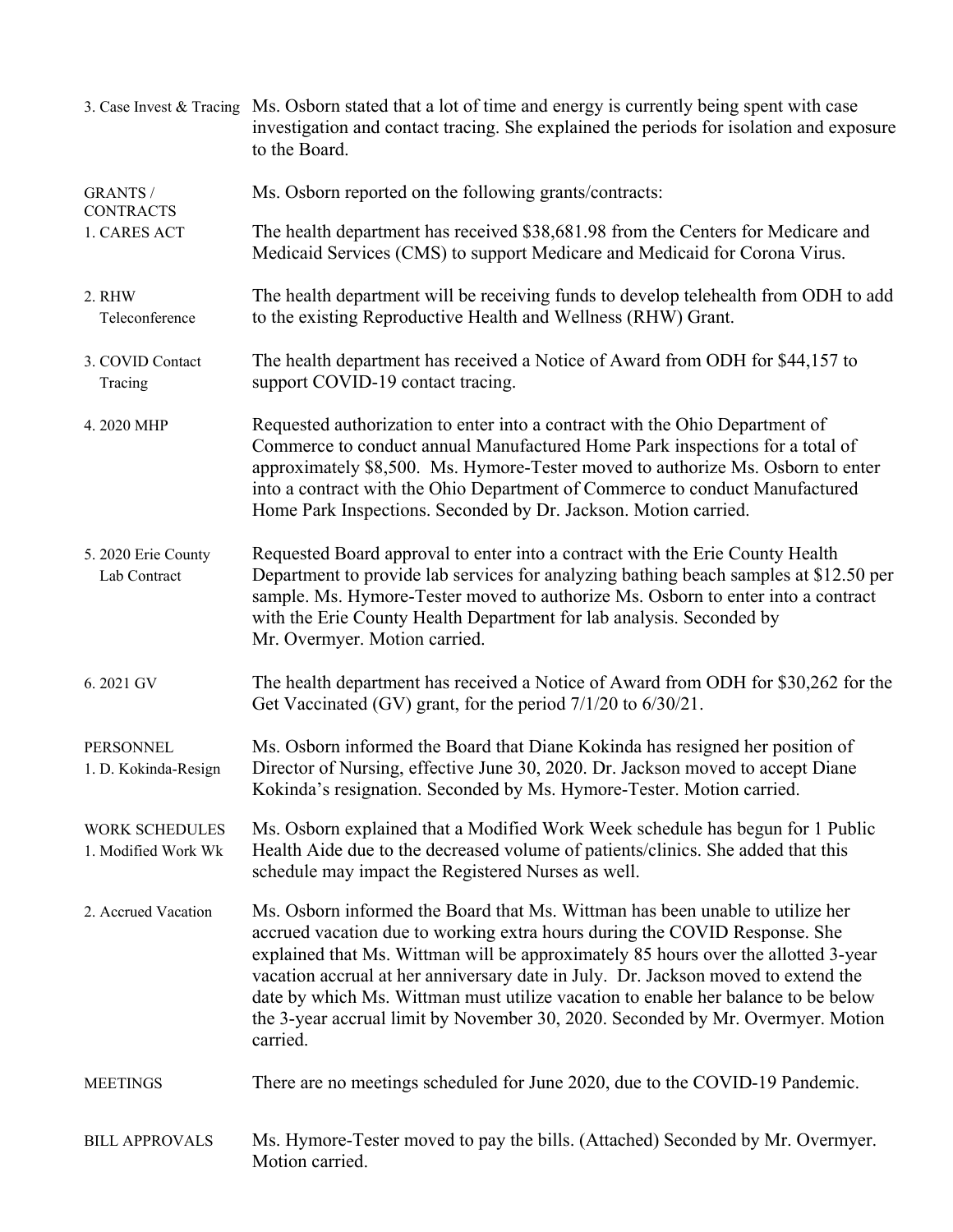RETIREMENT FUNDS Mr. Overmyer moved to authorize a cap of \$200.00 to be paid toward the retirement party expenses for Ms. Osborn's retirement on June 30, 2020. Seconded by Mr. Schramm. Motion carried.

Next Meeting Date July 14, 2020 at 5:30 p.m.

Being no further business, the meeting was adjourned.

Respectfully Submitted,

Nancy C. Osborn, RN, MPA Greg Deerhake Health Commissioner President Secretary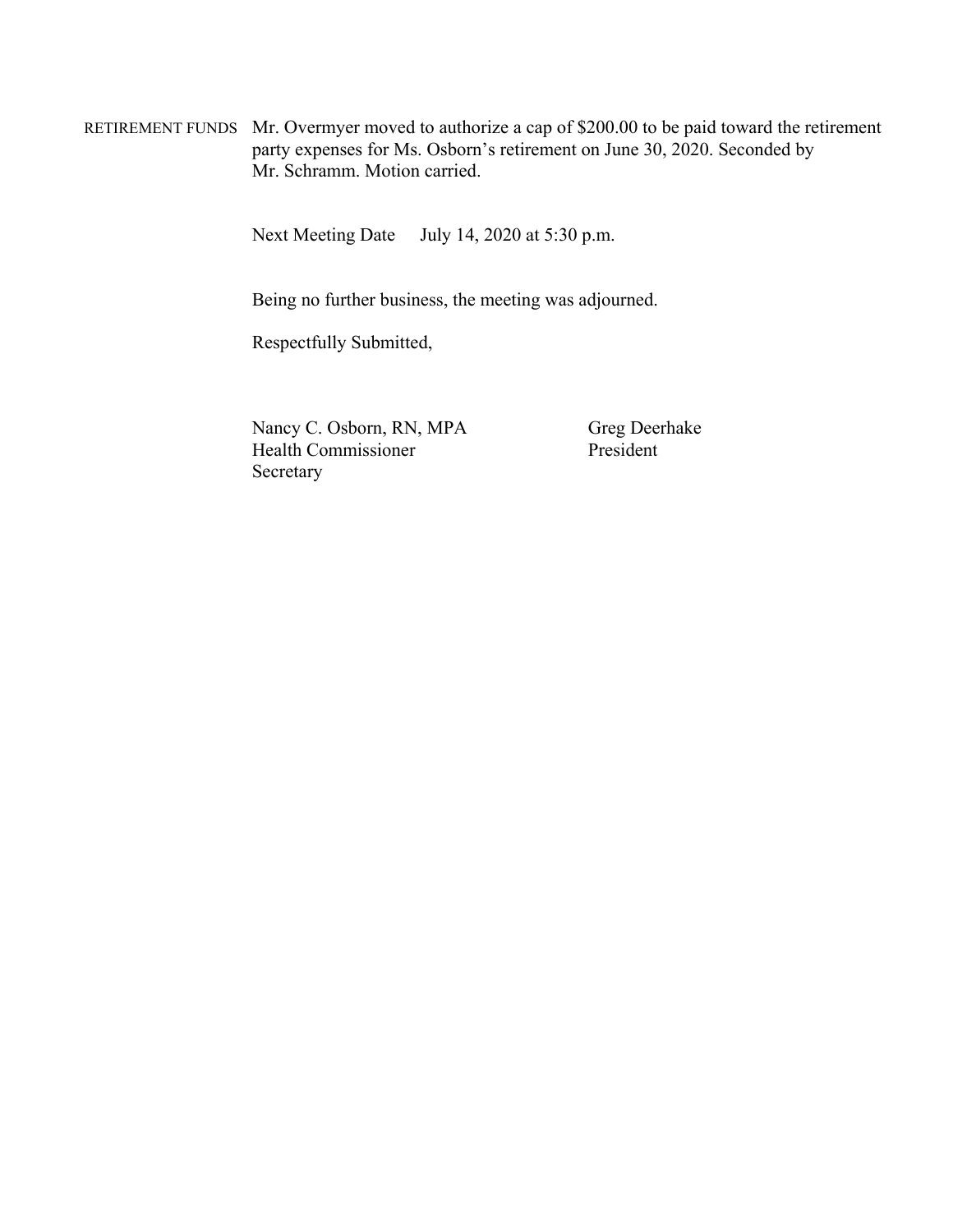## BILLS PAID JUNE 2020

| ANDA, INC.                        | \$49.05    | <b>NIESE</b>                      | \$386.40    |
|-----------------------------------|------------|-----------------------------------|-------------|
| <b>DEPOPROVERA</b>                |            | TRAVEL - MAY                      |             |
| <b>BINGHAM</b>                    | \$46.00    | OHIO DIVISION OF REAL ESTATE      | \$10.00     |
| <b>TRAVEL - MAY</b>               |            | <b>BURIAL PERMIT</b>              |             |
| <b>BROWN</b>                      | \$203.55   | OHIO TELECOM                      | \$99.95     |
| TRAVEL - MAY                      |            | FIBER CONCT 6/15-7/15/20          |             |
| CENTER FOR DISEASE DETECTION, LLC | \$25.00    | <b>OSBORN</b>                     | \$4.60      |
| FP LAB FEES                       |            | <b>TRAVEL - MAY</b>               |             |
| <b>DEERHAKE</b>                   | \$80.00    | OTTAWA COUNTY COMMISSIONERS       | \$16,024.24 |
| <b>BOARD MTG 6/9/20</b>           |            | 1ST & 2ND QTR RENT                |             |
| ERIE COUNTY GENERAL HEALTH        | \$84.00    | OTTAWA COUNTY COMMISSIONERS       | \$80.86     |
| <b>WATER SAMPLES</b>              |            | <b>HR CONTRACT</b>                |             |
| <b>FOX</b>                        | \$12.08    | <b>OVERMYER</b>                   | \$80.00     |
| <b>TRAVEL - MAY</b>               |            | BOARD MTG 6/9/20                  |             |
| <b>FRIENDS OFFICE</b>             | \$21.18    | P.T. SERVICE INC.                 | \$2,096.00  |
| SUPPLIES - MAY                    |            | PT/OT SRVC FOR 05/20              |             |
| <b>GLAXOSMITHLKINE</b>            | \$711.78   | PITNEY BOWES                      | \$105.00    |
| KINRIX/HAVRIX                     |            | POSTAGE MACH LEASE 6/20           |             |
| <b>HARRIS</b>                     | \$6.90     | <b>POSTMASTER</b>                 | \$2,400.00  |
| TRAVEL - MAY                      |            | REFILL POSTAGE METER              |             |
| <b>HEIN</b>                       | \$181.13   | RIVERVIEW INDUSTRIES, INC.        | \$971.40    |
| <b>TRAVEL - MAY</b>               |            | CUST. SERV FOR 05/20              |             |
| HYMORE-TESTER                     | \$80.00    | <b>RUSH</b>                       | \$35.00     |
| <b>BOARD MTG 6/9/20</b>           |            | <b>FRINGE BENEFITS</b>            |             |
| <b>JACKSON</b>                    | \$80.00    | <b>RUSH</b>                       | \$286.93    |
| <b>BOARD MTG 6/9/20</b>           |            | TRAVEL - MAY                      |             |
| <b>MAGRUDER HOSPITAL</b>          | \$3,950.00 | SANDATA TECHNOLOGIES              | \$930.48    |
| PT/OT SRVC FOR 04/20              |            | <b>HOME PRO SERVICES</b>          |             |
| <b>MAGRUDER HOSPITAL</b>          | \$45.00    | SANOFI PASTEUR, INC.              | \$1,997.45  |
| HH ON CALL 04/20                  |            | <b>MENACTRA</b>                   |             |
| <b>MAGRUDER HOSPITAL</b>          | \$237.00   | SANOFI PASTEUR, INC.              | \$2,305.07  |
| PT/OT SRVC FOR 03/20              |            | PREVNAR 13                        |             |
| <b>MCCLOSKEY</b>                  | \$35.00    | SANOFI PASTEUR, INC.              | \$74.49     |
| <b>FRINGE BENEFITS</b>            |            | TUBERSOL                          |             |
| <b>MENDOZA</b>                    | \$18.98    | <b>SCHRAMM</b>                    | \$80.00     |
| <b>TRAVEL - MAY</b>               |            | <b>BOARD MTG 6/9/20</b>           |             |
| <b>MERCK</b>                      | \$2,101.75 | SENECA MEDICAL INC.               | \$224.05    |
| MMR / VARIVAX                     |            | SUPPLIES FOR MAY                  |             |
| <b>MORITZ</b>                     | \$80.00    | SHOPLET.COM                       | \$43.20     |
| <b>BOARD MTG 6/9/20</b>           |            | <b>SUPPLIES FOR APRIL</b>         |             |
| MT BUSINESS TECHNOLOGIES          | \$337.24   | SHOPLET.COM                       | \$541.78    |
| COPIER SERVICE FOR 02/20          |            | SUPPLIES FOR MAY                  |             |
| MT BUSINESS TECHNOLOGIES          | \$274.54   | <b>STAPLES</b>                    | \$503.98    |
| COPIER SERVICE FOR 03/20          |            | SUPPLIES - APRIL MAY              |             |
| MT BUSINESS TECHNOLOGIES          | \$182.54   | STERLING PC MAINTENANCE SOLUTIONS | \$530.00    |
| COPIER SERVICE FOR 04/20          |            | COMPUTER CONTRACT                 |             |
| <b>MT BUSINESS TECHNOLOGIES</b>   | \$149.38   | <b>VERIZON WIRELESS</b>           | \$223.75    |
| COPIER SERVICE FOR 05/20          |            | <b>CELL PHONES</b>                |             |